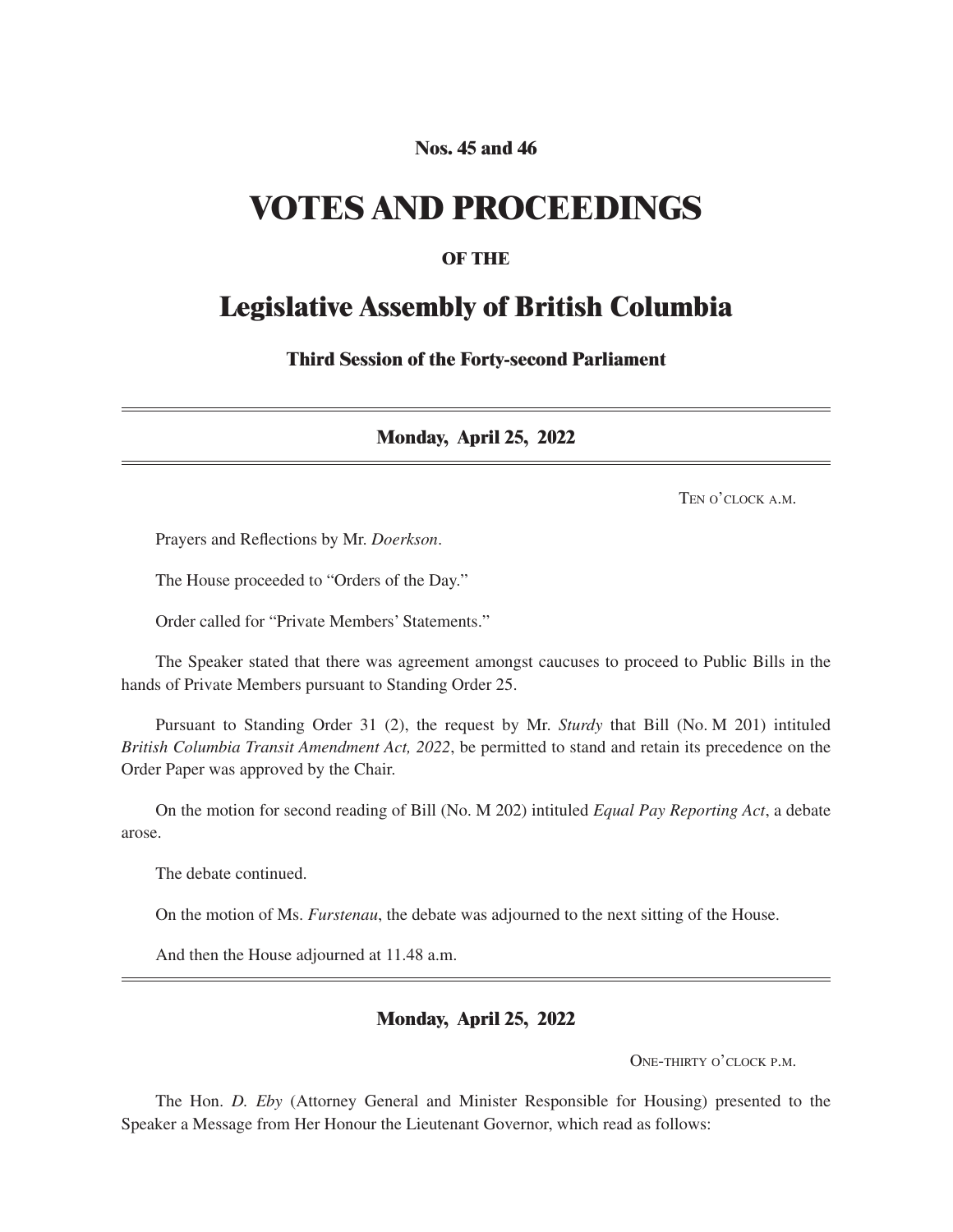Janet Austin *Lieutenant Governor*

The Lieutenant Governor transmits herewith Bill (No. 21) intituled *Professional Governance Amendment Act, 2022* and recommends the same to the Legislative Assembly.

*Government House, April 21, 2022.*

Bill introduced and read a first time.

Bill *Ordered* to be placed on the Orders of the Day for second reading at the next sitting after today.

On the motion of Mr. *Paton*, Bill (No. M 207) intituled *Home-Based Craft Food 2.0 Act* was introduced, read a first time, and *Ordered* to be placed on the Orders of the Day for second reading at the next sitting after today.

Order called for "Members' Statements."

Order called for "Oral Questions by Members."

Mr. *Stone* reserved his right to raise a question of privilege.

The Hon. *R. Chouhan* (Speaker) tabled the Auditor General Report, Ensuring Long-Distance Ground Transportation in Northern B.C., November 2021.

The House proceeded to "Orders of the Day."

Order called for Committee of Supply.

Pursuant to Sessional Order, order called for Section A of Committee of Supply.

On the motion for third reading of Bill (No. 13) intituled *Passenger Transportation Amendment Act, 2022*, a debate arose.

Bill (No. 13) read a third time and passed.

On the motion for third reading of Bill (No. 6) intituled *Budget Measures Implementation Act, 2022*, a debate arose.

Bill (No. 6) read a third time and passed, on division.

Bill (No. 12) intituled *Property Law Amendment Act, 2022* was committed.

Clauses 1 through 4 of Bill (No. 12) passed.

The title of Bill (No. 12) passed, on division.

Bill (No. 12) reported complete without amendment, on division, read a third time and passed.

The Hon. *J. Horgan* (Premier) made a personal statement.

Bill (No. 14) intituled *Wildlife Amendment Act, 2022* was again committed.

On clause 3 of Bill (No. 14).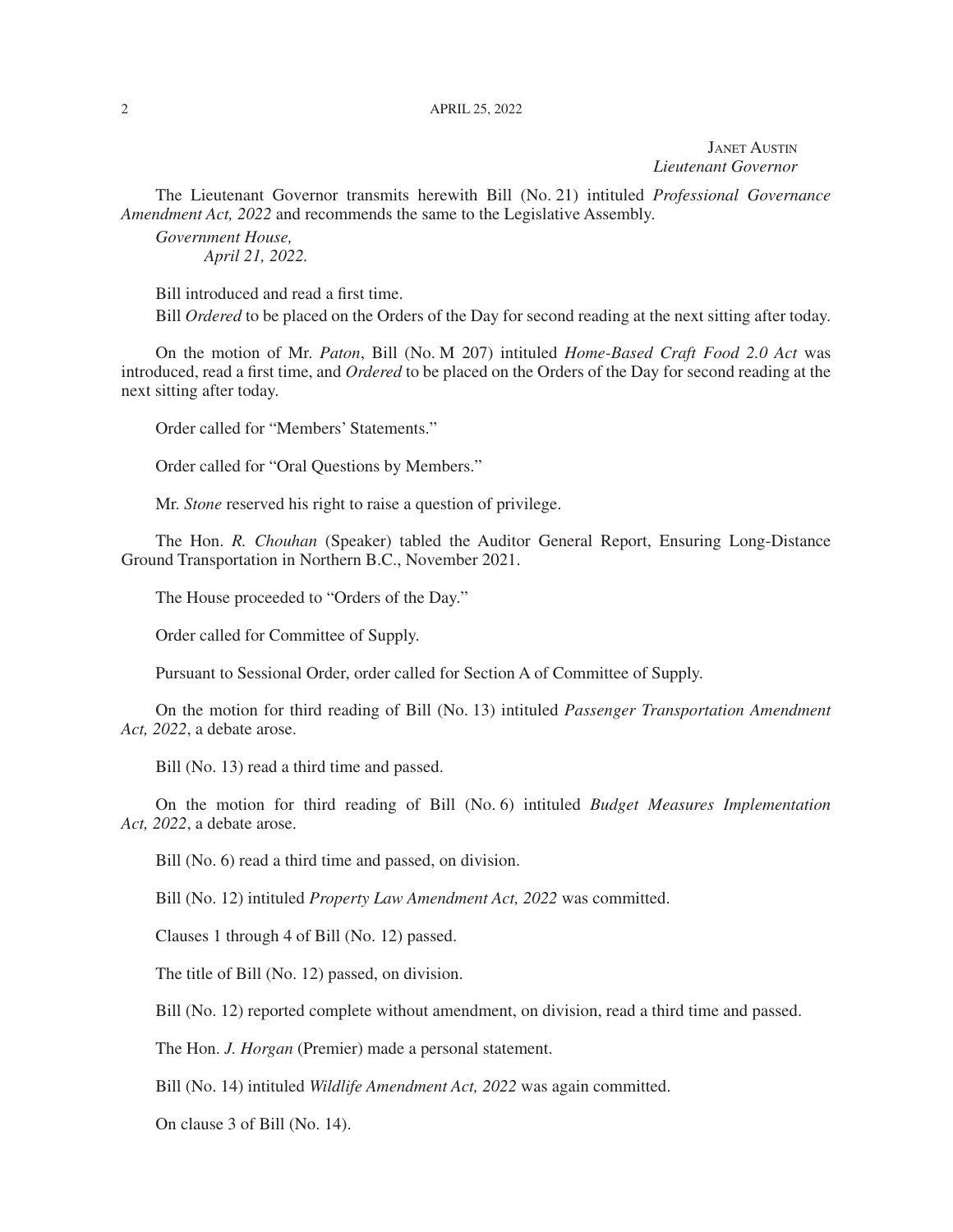#### APRIL 25, 2022 3

The Committee rose, reported progress and asked leave to sit again. Bill to be considered at the next sitting.

(In Committee— Section A)

Section A of Committee of Supply reported progress of the estimates of the Ministry of Energy, Mines and Low Carbon Innovation.

Report to be considered at the next sitting. Committee to sit again at the next sitting.

By notice from Ms. *Cadieux* to the Table, Motion 9 was withdrawn from the Order Paper.

And then the House adjourned at 6.25 p.m.

HON. RAJ CHOUHAN, *Speaker*

#### **NOTICE OF BILLS**

#### **Wednesday, April 27**

Ms. *Bond* to introduce a Bill intituled *Defibrillator Public Access Act*.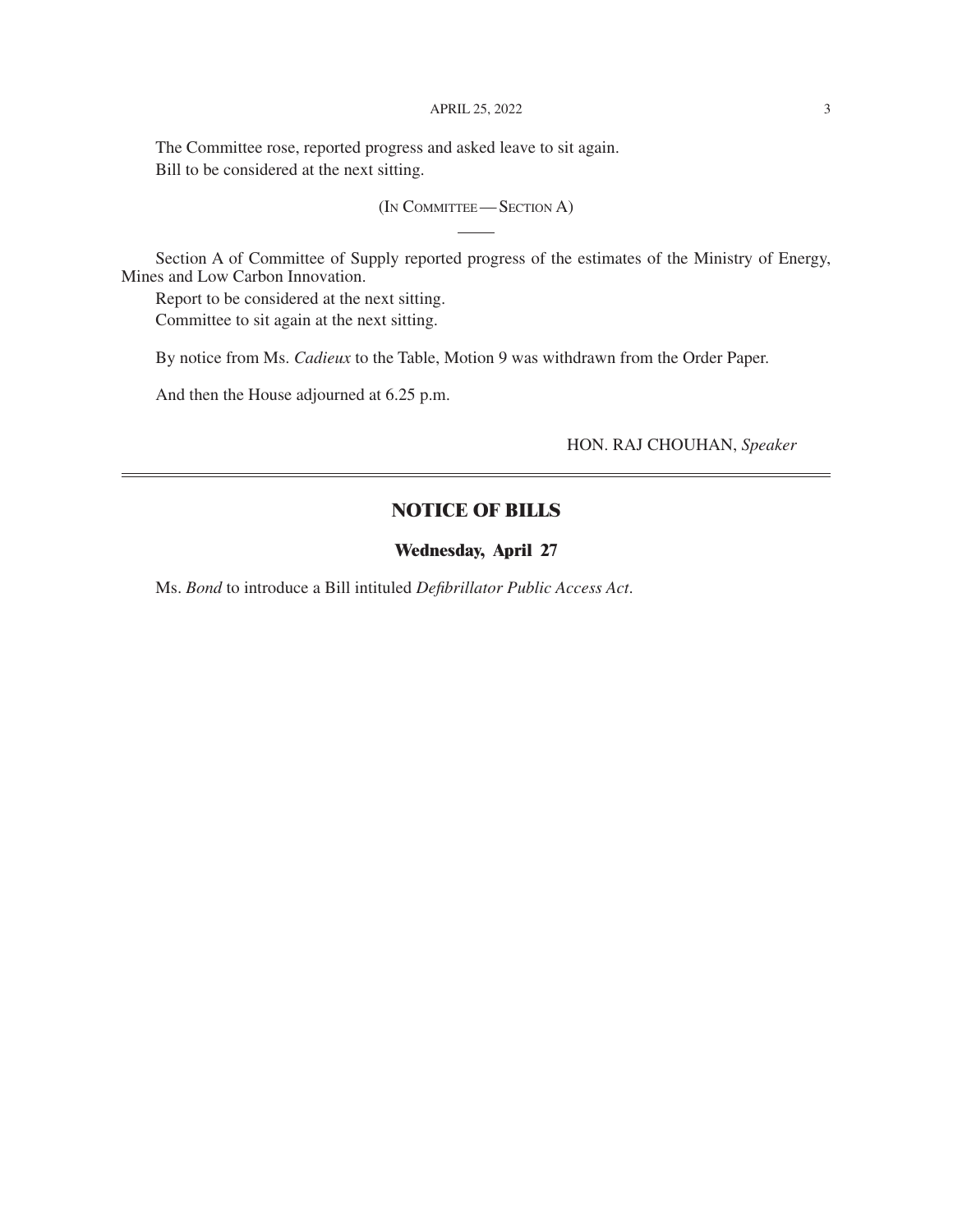| ١             |
|---------------|
|               |
| r<br>F        |
|               |
|               |
| $\frac{1}{2}$ |
|               |
|               |
| くこにく          |
|               |
|               |
|               |
|               |
|               |

**GOVERNMENT BILLS**<br>(Listing printed for convenience only) *(Listing printed for convenience only)*

**GOVERNMENT BILLS**

| Bill<br>Σó,     | Title                                                                                           | Member           | Reading<br>First | Second<br>Reading | mittee<br>Com- | Report     | Amended  | Reading<br>Third | Royal<br>Assent | S.B.C.<br>Chap.<br>No. |
|-----------------|-------------------------------------------------------------------------------------------------|------------------|------------------|-------------------|----------------|------------|----------|------------------|-----------------|------------------------|
|                 |                                                                                                 |                  | Feb. 8           |                   |                |            |          |                  |                 |                        |
|                 | <br>Municipalities Enabling and Validating (No. 4)                                              | Hon. J. Osborne  | Feb. 9           | Feb. 10           | Feb. 15        | Feb. 15    |          | Feb. 15          | Mar. 10         |                        |
| $\sim$          | Protected Areas of British Columbia                                                             | Hon. G. Heyman   | Feb. 10          | Feb. 14           | Feb. 15        | Feb. 15    |          | Feb. 15          | Mar. 10         | $\mathcal{L}$          |
| 4               |                                                                                                 |                  | Feb. 14          | Feb. 17           | Mar. $7\,$     | Mar. $7\,$ |          | Mar. 7           | Mar. 10         | 4                      |
|                 |                                                                                                 |                  | Feb. 16          | Feb. 17           | Mar. 3         | Mar. 3     |          | Mar. 3           | Mar. 10         | $\sim$                 |
| ⊂               |                                                                                                 | Hon. S. Robinson | Feb. 22          | Mar. 10           | Apr. 6         | Apr. 6     | Apr. 6   | Apr. 25          |                 |                        |
|                 |                                                                                                 | Hon. R. Fleming  | Feb. 23          |                   |                |            |          |                  |                 |                        |
| ∞               | Child and Family Support) Amendment Act, 2022<br>Attorney General Statutes (Hague Convention on |                  | Mar. $2$         | Mar. 8            | Mar. 28        | Mar. 28    |          | Mar. 28          | Mar. 31         | 5                      |
| ᡋ               |                                                                                                 |                  | Mar. 2           | Mar. 8            | Mar. 29        | Mar. 29    |          | Mar. 29          | Mar. 31         | ৩                      |
| $\approx$       |                                                                                                 |                  | Apr. 6           |                   |                |            |          |                  |                 |                        |
|                 |                                                                                                 | Hon. S. Robinson | Mar. $7$         | Mar. 10           | Mar. 29        | Mar. 29    | Mar. 29  | Mar. 31          | Mar. 31         | $\circ$                |
| $\overline{12}$ |                                                                                                 | Hon. S. Robinson | Mar. 28          | Apr. 5            | Apr. 25        | Apr. 25    |          | Apr. 25          |                 |                        |
| ്               |                                                                                                 | Hon. R. Fleming  | Mar. 8           | Mar. 30           | Apr. 7         | Apr. 7     | Apr. $7$ | Apr. 25          |                 |                        |
| $\overline{14}$ |                                                                                                 |                  | Mar. 9           | Mar. 30           |                |            |          |                  |                 |                        |
| $\overline{16}$ |                                                                                                 | Hon. R. Fleming  | Apr. 5           |                   |                |            |          |                  |                 |                        |
|                 |                                                                                                 |                  | Mar. 31          | Apr. $7$          |                |            |          |                  |                 |                        |
| $\frac{8}{2}$   |                                                                                                 | Hon. S. Robinson | Mar. 28          | Mar. 29           | Mar. 30        | Mar. 30    |          | Mar. 30          | Mar. 31         |                        |
| $\overline{1}$  |                                                                                                 | Hon. H. Bains    | Mar. 28          | Mar. 29           | Mar. 30        | Mar. 30    |          | Mar. 30          | Mar. 31         | $\infty$               |
| $\overline{20}$ | Municipal Affairs Statutes Amendment Act, 2022                                                  |                  | Apr. $7$         |                   |                |            |          |                  |                 |                        |
| $\overline{21}$ |                                                                                                 |                  | Apr. 25          |                   |                |            |          |                  |                 |                        |

APRIL 25, 2022

4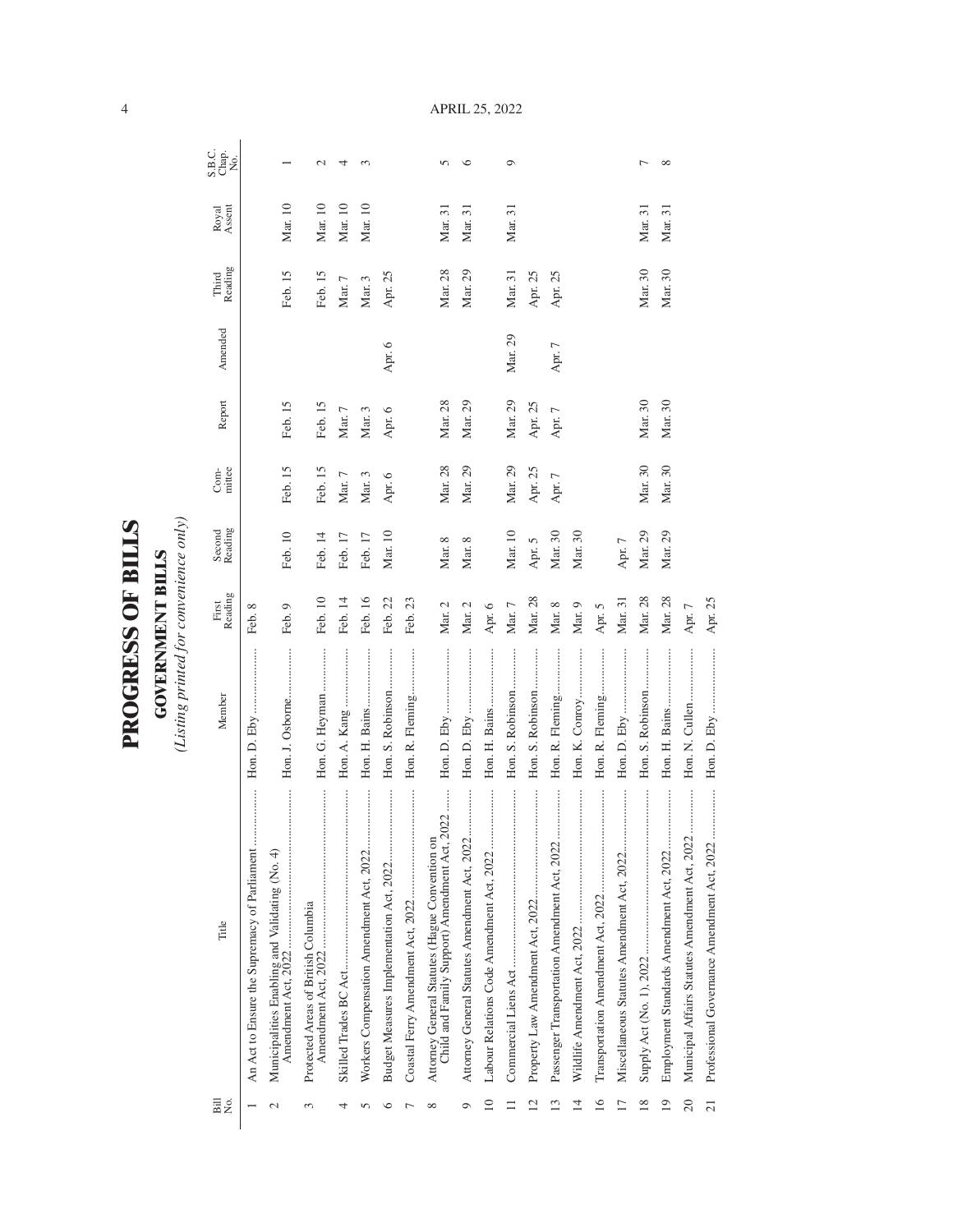**PROGRESS OF BILLS - Continued PROGRESS OF BILLS** *— Continued*

**MEMBERS' BILLS**<br>(Listing printed for convenience only) *(Listing printed for convenience only)* **MEMBERS' BILLS**

| Bill<br>Σò,                                          | Title                                              | Member                                 | First<br>Reading     | Second<br>Reading | mittee<br>Com- | Report | Amended | Reading<br>Third | Royal<br>Assent | C<br>SH <sub>O</sub><br>SH <sub>O</sub> |
|------------------------------------------------------|----------------------------------------------------|----------------------------------------|----------------------|-------------------|----------------|--------|---------|------------------|-----------------|-----------------------------------------|
|                                                      | M 201 British Columbia Transit Amendment Act, 2022 |                                        | Mar. 3               |                   |                |        |         |                  |                 |                                         |
|                                                      |                                                    |                                        | Mar. 8               |                   |                |        |         |                  |                 |                                         |
| M 203 Assessment (Split Assessment Classification)   |                                                    |                                        | Mar. 9               |                   |                |        |         |                  |                 |                                         |
|                                                      |                                                    |                                        | Mar. 10              |                   |                |        |         |                  |                 |                                         |
|                                                      |                                                    | Mr. Clovechok                          | Apr. 5               |                   |                |        |         |                  |                 |                                         |
| M 206 Preserving Brunswick Point for Agriculture and |                                                    |                                        | Apr. 6               |                   |                |        |         |                  |                 |                                         |
|                                                      |                                                    |                                        | Apr. 25              |                   |                |        |         |                  |                 |                                         |
| * Title changed.                                     |                                                    |                                        |                      |                   |                |        |         |                  |                 |                                         |
|                                                      |                                                    | (Listing printed for convenience only) | <b>PRIVATE BILLS</b> |                   |                |        |         |                  |                 |                                         |
| äill<br>Σ⊝                                           | Title                                              | Member                                 | First<br>Reading     | Second<br>Reading | mittee<br>Com- | Report | Amended | Third<br>Reading | Royal<br>Assent | ci<br>Seja<br>S                         |
|                                                      |                                                    |                                        |                      |                   |                |        |         |                  |                 |                                         |

Pr 401 Sea to Sky University Amendment Act, 2022 ..................... Mr. Sturdy ........................ Apr. 5